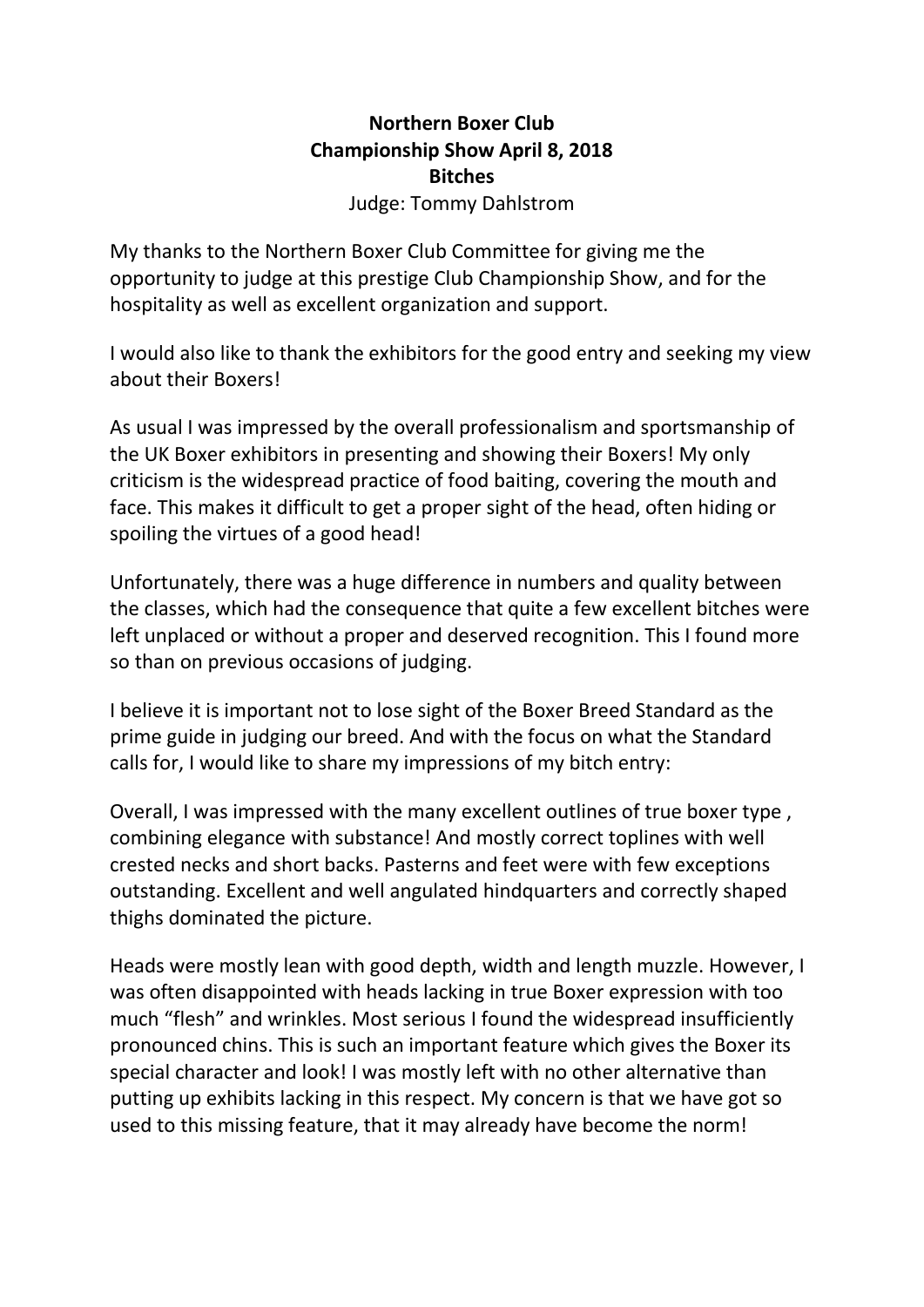Mouths were by and large straight and sufficiently wide. However, the size of the teeth is often a problem being too small, and quite a few had only 5 incisors (instead of the required 6), and frequently the two middle teeth were very small and almost joined into one!

An even more serious and common problem, I found to be the insufficient length and angulation of the upper arm. In combination with strongly angulated hindquarters, you will often end up with movements lacking in reach, although they may have a good track and drive.

My final line-up of class winners was very pleasing for me to go over, and I feel demonstrates that the Boxer in UK – even with some of the above problems – is in a very strong position. I was extremely excited about my **CC-winning bitch - and later Best of Breed – Pynegar's Highcrest Coco Chanel at Berwynfa –** who exemplified a true Boxer Type in both head and outline, balanced with elegance and femininity. My young **Reserve CC Bitch – Glenauld Eaden** – as well as the **Best Puppy Bitch – Britesparke Glenda Spencer** – I feel displayed not only true type, but also style, alertness and charisma, which is a combination which we often don't see enough of.

# Minor Puppy B (11/ absent 2):

A big class with many promising youngsters, but with a considerable variance in level of maturity. This provided me with a challenge in making my choices. It was a very close decision between my first two placings, and in the end I preferred the outline and head of my winner.

- 1. Mair's **Vandenrob Tisoni at Glenauld**. An elegant and striking red & white puppy. Well developed for her age. Square built with a super neck. Strong back. Good depth of brisket. Correct shoulder angulation. Super hindquarters with well a developed thigh. A clean and typical head of correct proportions and a pleasing expression, which would have been enhanced through a more pronounced chin. Moved effortlessly with presence and drive. Immaculate condition.
- 2. Cairn's **Galicar Indecent Proposal**. A striking and mature brindle & white puppy of promise. Very good outline. Square built. Good front legs, pastern and feet, but could do with more length of upper arm. Super and strong hindquarters. Feminine and typical head with a true expression. Very attractive eyes. The head proportions would have been improved through a slightly stronger muzzle. Moved well and well presented.
- 3. Foster's **Boxsanuk Aanya**.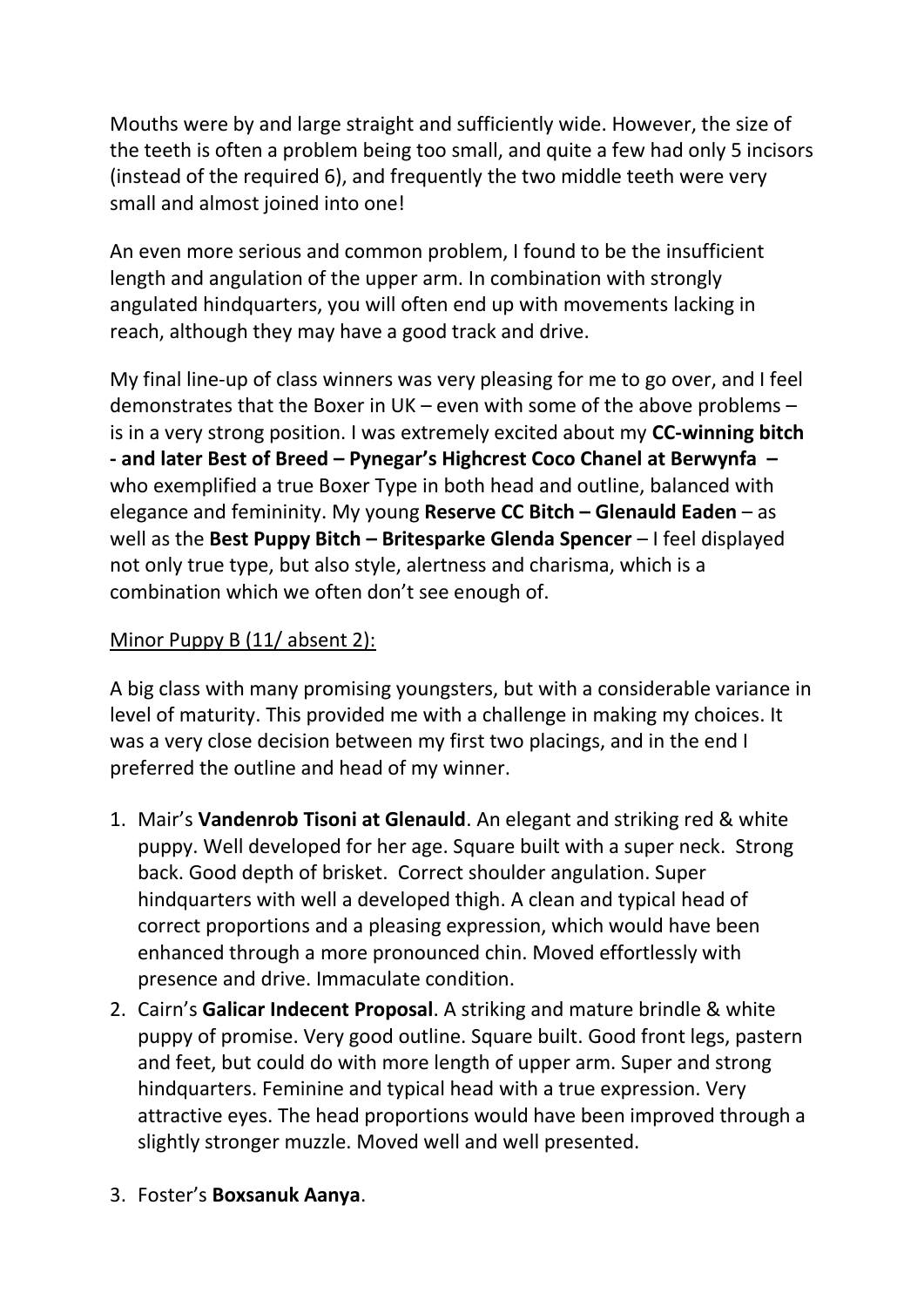### Puppy B (13/ absent 1):

Another strong and big class. The first two placed exemplified for me a true Boxer type in outline and head, although different from each other in overall appearance. In the end I went for the more elegance & femininity of my winning choice.

- 1. **Best Puppy Bitch**. Lott's **Britesparke Glenda Spencer.** A very feminine and elegant red & white puppy. Excellent outline with a striking topline and attractive neckline. A truly correctly angulated shoulder and upper arm of correct length. Typical head with correct rise of skull, and of correct proportions. Very pleasing and alert expression with a distinct and dark mask. Beautiful eyes. A slightly more pronounced chin would have completed a perfect head. Moved with reach, flow and drive.
- 2. Tonkin's & Pellow's **Odyssea De Val De Cayone**. A big and very mature red & white puppy bitch of excellent and true boxer type in every respect. Strong bone. Excellent depth of brisket. Correct length and angulation of shoulder & upper arm. Correctly angulated hindquarters. Typical and strong head with beautiful eyes. Nice lip line with a correctly pronounced chin. Too much wrinkles spoils an otherwise perfect head. Excellent on the move, effortless with reach and drive.
- 3. Pynegar's & Esder's **Berwynfa Zoom Zoom Shu Boom**.

#### Junior B (5/ absent 3):

1. **Reserve CC**. Mair's **Glenauld Eaden**. I felt this young red & white bitch was a well deserved Reserve CC winner, exemplifying true Boxer type in overall outline coupled with elegance, charisma and energy when on the move. Excellent overall presence with a super topline, and in an immaculate condition. Short strong back with a nicely crested neck. Correct foreleg height and depth of brisket. Super feet. Good length and angulation of shoulder and upper arm. Excellent hindquarter angulation. correct depth of brisket. Lean typical head of correct proportions. Attractive eyes of correct size. More chin would enhance overall head appearance. Moved effortlessly with charisma, carrying her strong topline to perfection.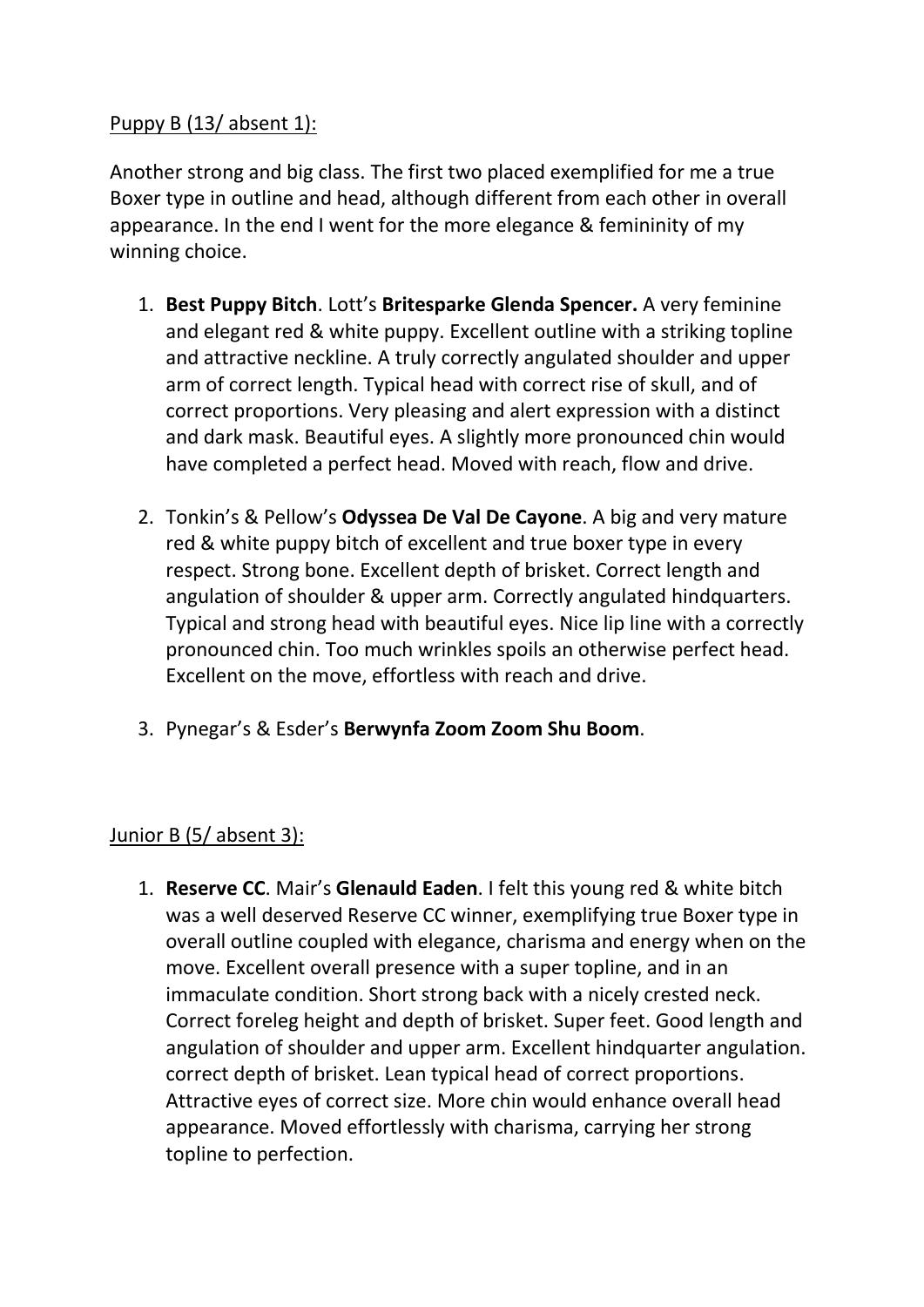- 2. Beardsell's & Van-Beck's **Newlaithe Wandara**. Striking brindle & white of excellent Boxertype in outline and appearance. Square built. Lovely neck. Strong back. Good length of shoulder, but could do with more length of upper arm. More than enough angulated hindquarters with a well developed thigh. Typical head with attractive dark eyes and true expression, which would benefit from a shade more muzzle and a slightly more pronounced chin. Moves smoothly, but with a tendency to crablike movements, and could do with more reach.
- 3. Picken's **Bellebox Top Trick**.

# Yearling B (10/ absent 1):

A big class with several excellent young bitches, and when making my choices I focused very strongly on Boxer type in outline and heads.

- 1. Griffith's **Lanfrese Limelight**. Well presented brindle & white. Elegant in combination with excellent bone and substance, and true Boxertype in overall outline. Super neck. Good length of foreleg. Super feet. Excellent shoulder & hindquarter angulation. Lean typical head with good depth, width & length of muzzle. Nice eyes of good shape. Attractive and true expression. A more pronounced chin would enhance the look. Moved freely with good reach and drive.
- 2. Kavanagh's **Marbelton Back By Midnight**. True Boxer type in outline and overall appearance without exaggerations. Very clean with correct balance between elegance and substance. Correct shoulder & hindquarter angulation, which are in balance with each other. A very typical head of true Boxertype. Good depth & width of muzzle, but could do with less wrinkles and the eyes could be a shade tighter. Moved freely with reach and drive.
- 3. Payne's **Birleyvale Bellissima**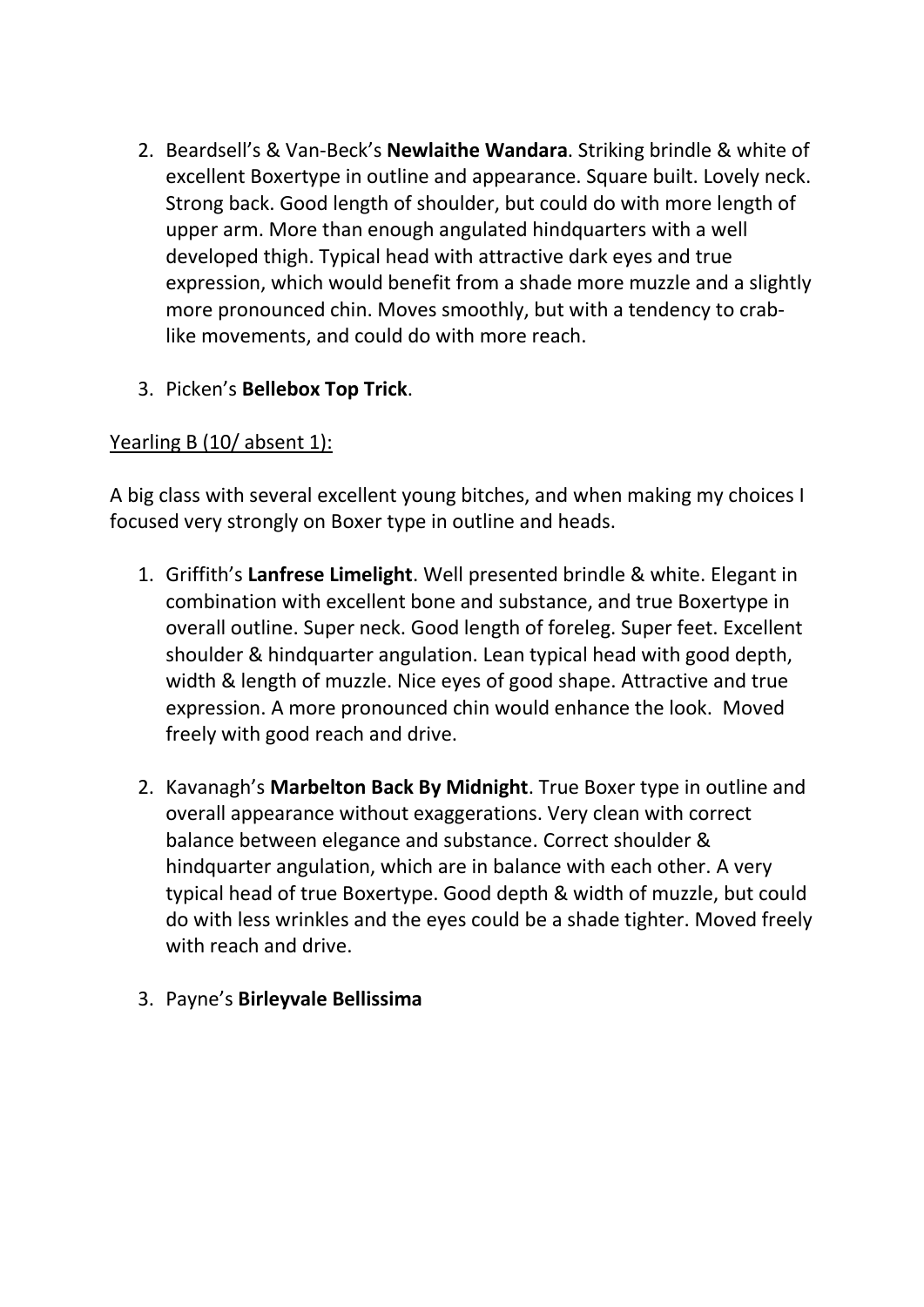#### Novice B (7/absent 3):

A good quality class, but without any striking "top winners".

- 1. Mair's **Glenauld Marnie**. A short coupled red & white bitch with excellent topline. Nice neck. Strong back. Good foreleg height, Could do with more length and angulation of shoulder and upper arm. Hindquarters well angulated. Lean head of correct proportions. Her expression a shade plain, and could do with more chin. Moved smoothly and with drive*.*
- 2. Fairbrother's & Madin's **Vaneck Quick Silber**. True Boxer type in outline. Elegance & femininity combined with substance and good bone. Nice neck. Correct shoulder & hindquarter angulation. Lean head of correct type with beautiful eyes, but could do with a more pronounced chin. Moved freely with reach and drive.
- 3. 3. Fay-Smith's **Lorrosa Scout's Honour.**

#### Debutante B (3/ absent 1):

A very small class, but with a clear cut and outstanding winner.

- 1. Tonkin's & Pellow's **Odyssea De Val De Cayone**. *See Puppy B.*
- 2. Revill's **Verdendo Lucky Lu**. Elegant of correct over type. Super neck. A shade too long and her back could be firmer & stronger. Excellent hindquarters. Nice feet. Typical head in overall type, although not quite true in expression and could do with more chin. Moved freely, but lacking a bit in strength and drive.
- 3. Pynegar's & Loasby's **Berwynfa Wizza Dora**.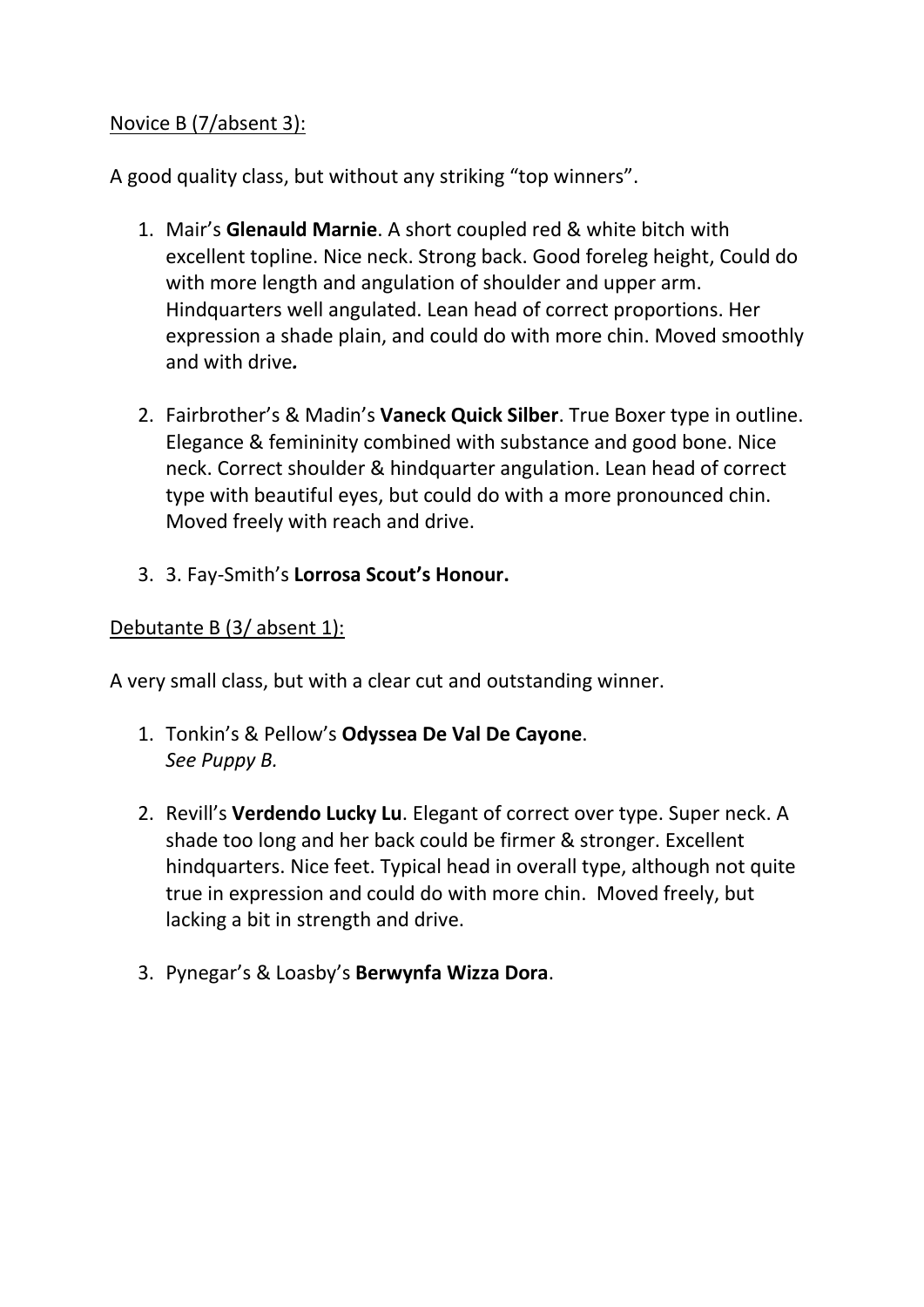#### Graduate B (3/absent 4):

Another tiny class, but of high quality with the winner standing out by far!

1. **CC & BOB**. Pynegar's **Highcrest Coco Chanel at Berwynfa**. Feminine brindle & white with a true boxer type in outline and presence, exemplifying correct substance with elegance without being neither 'heavy' nor 'racy'. Square built. Good strong neck contributing to an excellent topline supported by a short, strong and well muscled back. Excellent depth of brisket. Correct shoulders with correctly angulated hindquarters without exaggerations. Super thigh. Excellent feet. Typical head with correct width and depth of muzzle with a true Boxer expression. Nice eyes of correct size. Moved extremely well, effortlessly and covered her ground well.

# 2. Bate's **Lulmire Rebel Rebel at Kalonika**.

Elegant of very good type. Square built. Back could be stronger. Good depth of brisket. Nice neck. Balanced shoulder and hindquarter angulation. Lean head of good proportions. Could do with a more pronounced chin. Moved freely, but lacking a bit in strength and drive.

3. Humphrie's **Newlaithe Gingernut**.

#### Post Graduate B (5/absent 4):

#### 1. Kelly's **Casemates Hufflepuff**.

Big and striking red & white bitch with elegance and substance in excellent harmony. Nicely crested neck. Excellent shoulder angulation and with strong hindquarters, which are on the borderline of being over angulated. Excellent square appearance. Strong and short back. Typical head of good proportions, although a shade too wrinkled. Good width & depth of muzzle, and could do with a slightly more pronounced chin. Nice dark eyes. Moved smoothly with a lot of energy and drive. Well handled, bringing out the character of this attractive bitch.

#### 2. Neilson's & Connell's **Borestone Take A Chance On Me.**

Striking outline with elegance. Feminine appearance. Nicely crested neck. Well constructed, but could be a shade shorter. Typical head with good depth & width of muzzle. Could do with a more pronounced chin. Moved with a good flow and drive.

3. Brooks' **Jetboom Juicy Gossip about Jinnybrux**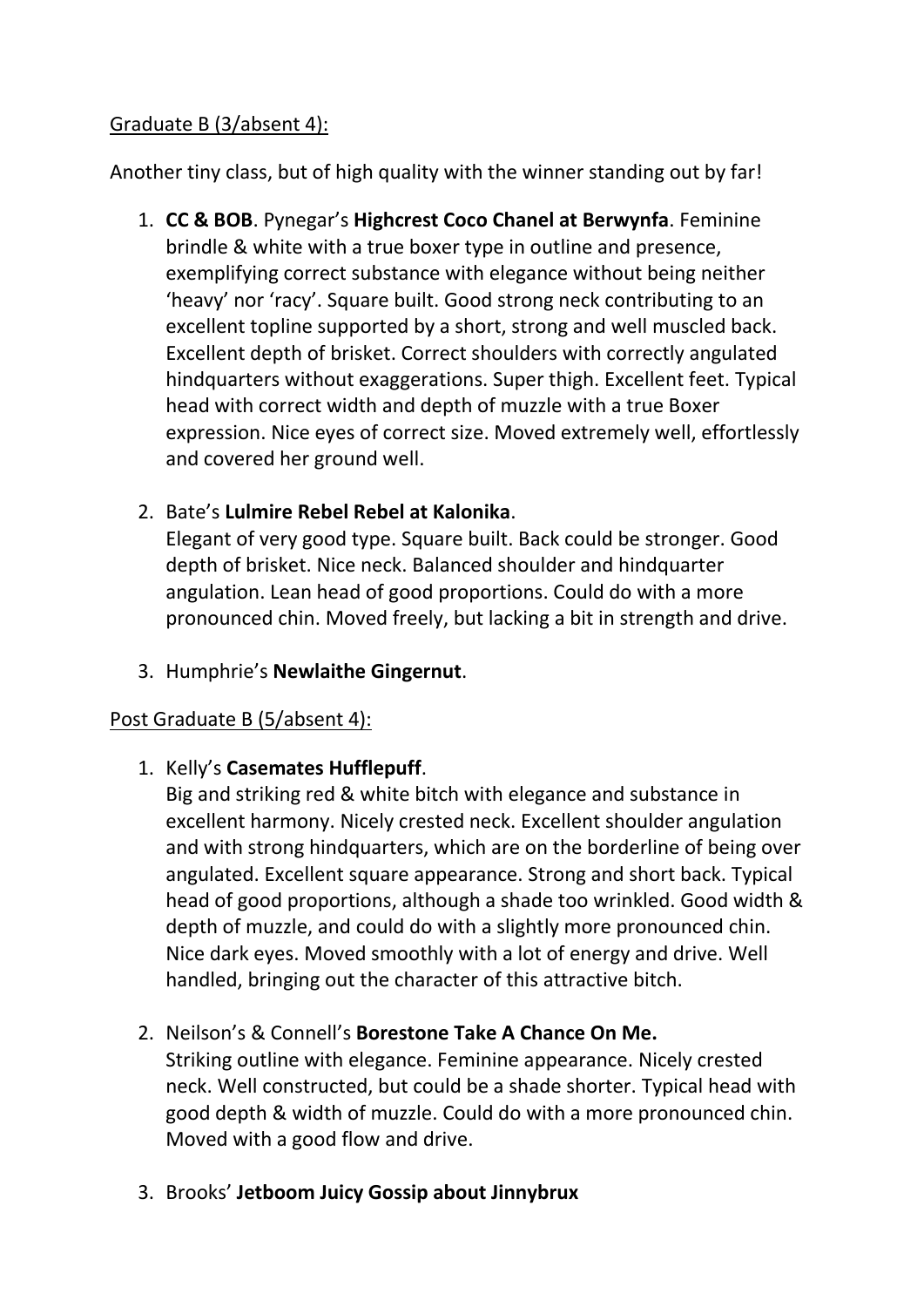#### Limit B (5/absent 6):

A high quality class as could be expected, but unfortunately with many absentees. All my placings I would rate as "Excellent"!

#### 1. Lott's **Britesparke Luna Moonbug**.

Attractive bitch with presence combined with excellent Boxer type in outline. Square with good depth of brisket. Good foreleg height and super pastern & feet. Correct shoulder angulation and length of upper arm. Strong muscular and correctly angulated hindquarters. Strong back with a correct croup. Typical and expressive head with correct rise of skull and good width, depth & length of muzzle. A shade too wrinkled in skull. Beautiful dark eyes. Moved smoothly with both power and reach.

#### **2.** Lowery's **Danlow Knickerbocker Glory.**

Elegant with correct substance and typical outline. Short with a strong back. Nice neck. Well constructed. Excellent and firm condition Lean head of correct proportions. Could do with more chin. Excellent eyes of correct shape. Moved freely with reach and drive.

3. Copeland's **Kronos Stella Bonasera**.

#### Open B (10/absent 3):

An extremely strong class, and I would certainly rate all the placed as worthy champions. I was particularly impressed by my first 3 placed, and they presented me with a challenge in making my choice.

#### **1.** Mair's **Ch Vandenrob Nina Roche at Glenauld.**

Excellent in outline with a very appealing topline and presence. Strong bone. Short. Good depth of brisket. Strong back. Good length of shoulder, but would benefit from more length and angulation of the upper arm. Strongly angulated hindquarter with a well developed and broad thigh. Super feet. Head of excellent profile. Attractive eyes. Good depth, width & length of muzzle, but could do with more chin. Moved with a good flow and drive, although I would prefer a shade more reach. Excellent condition.